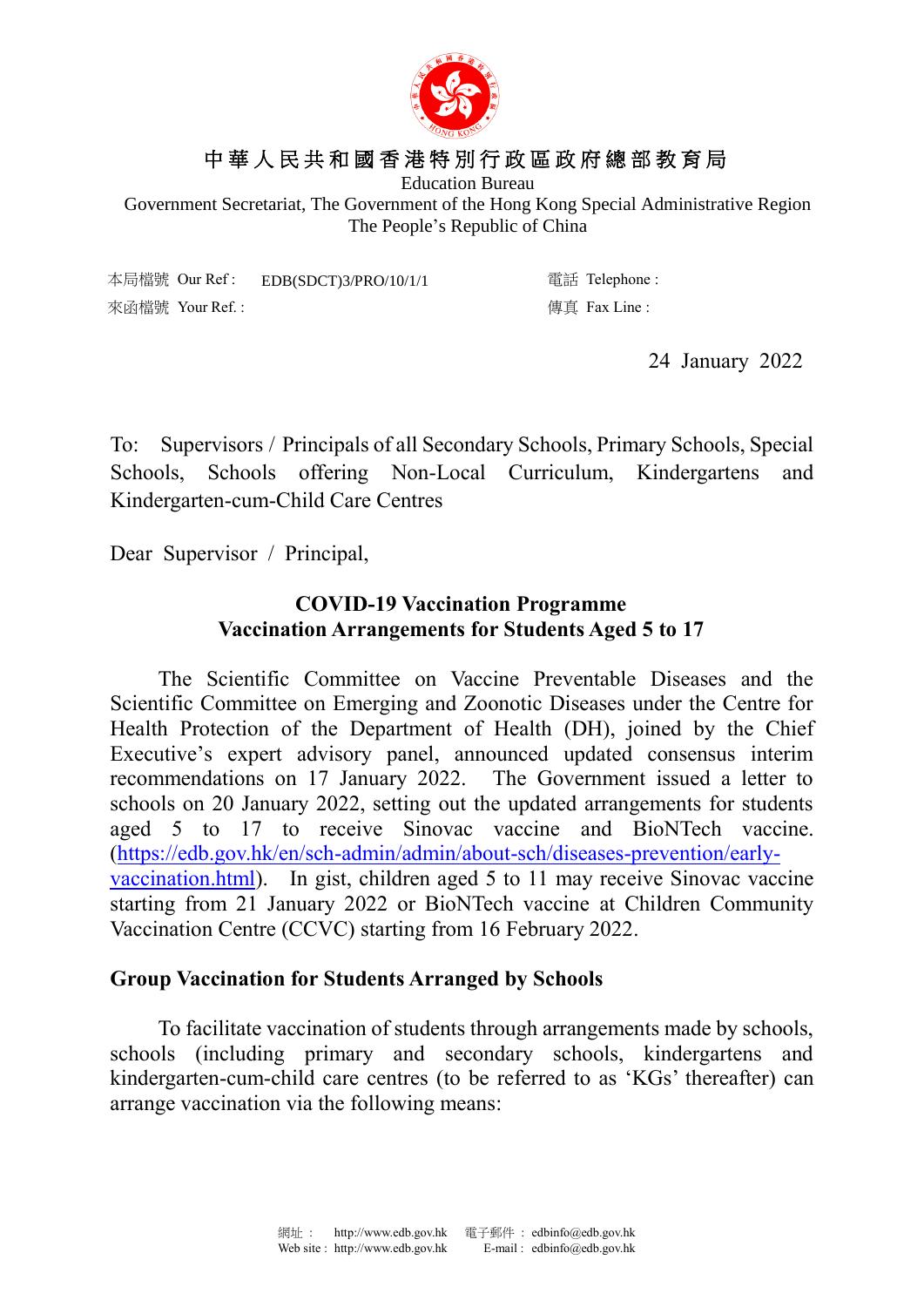| (i)   | Vaccination Subsidy Scheme (VSS)<br>School Outreach (i.e. doctors<br>providing outreach<br>on-campus<br>vaccination service) (only applicable<br>to primary schools and KGs) | Sinovac vaccine<br>(aged 5 or above)                                           |
|-------|------------------------------------------------------------------------------------------------------------------------------------------------------------------------------|--------------------------------------------------------------------------------|
| (ii)  | Community Vaccination<br>Centre<br>(CVC) through group bookings<br>made by schools                                                                                           | Sinovac vaccine<br>(aged 5 or above)<br>BioNTech vaccine<br>(aged 12 or above) |
| (iii) | Designated Student Health Service<br>Centre of the DH through group<br>bookings made by schools<br>(not)<br>applicable to KGs)                                               | Sinovac vaccine<br>(secondary and primary students<br>aged 5 or above)         |
| (iv)  | School Outreach by COVID-19<br><b>Mobile Vaccination Station</b>                                                                                                             | Sinovac vaccine<br>(aged 5 or above)<br>BioNTech vaccine<br>(aged 12 or above) |
| (v)   | Vaccination at CCVC through group<br>bookings made by schools                                                                                                                | BioNTech vaccine<br>(aged 5 to 11)                                             |

 $2 -$ 

For detailed arrangements of options (ii) to (v), please refer to the relevant information issued by the Civil Service Bureau [\(https://edb.gov.hk/en/sch](https://edb.gov.hk/en/sch-admin/admin/about-sch/diseases-prevention/early-vaccination.html)[admin/admin/about-sch/diseases-prevention/early-vaccination.html\)](https://edb.gov.hk/en/sch-admin/admin/about-sch/diseases-prevention/early-vaccination.html). For option (i) above, that is, VSS School Outreach (i.e. doctors providing outreach oncampus vaccination service), a school may liaise with the doctor providing VSS School Outreach service through the EDB to arrange its students to receive Sinovac vaccine. There should be at least 150 participants for each outreach and the details are as follows:

- a. Schools can plan the vaccination date(s) in advance. If the number of participants is 150 or above, schools can submit an application to the EDB at least 14 days prior to the proposed vaccination date(s).
- b. Schools should adequately communicate with their stakeholders, including teachers and school staff, students, parents/guardians, estimate the approximate number of participants to receive the vaccination according to the established school-based mechanism. Schools can arrange parents/guardians to have the consent forms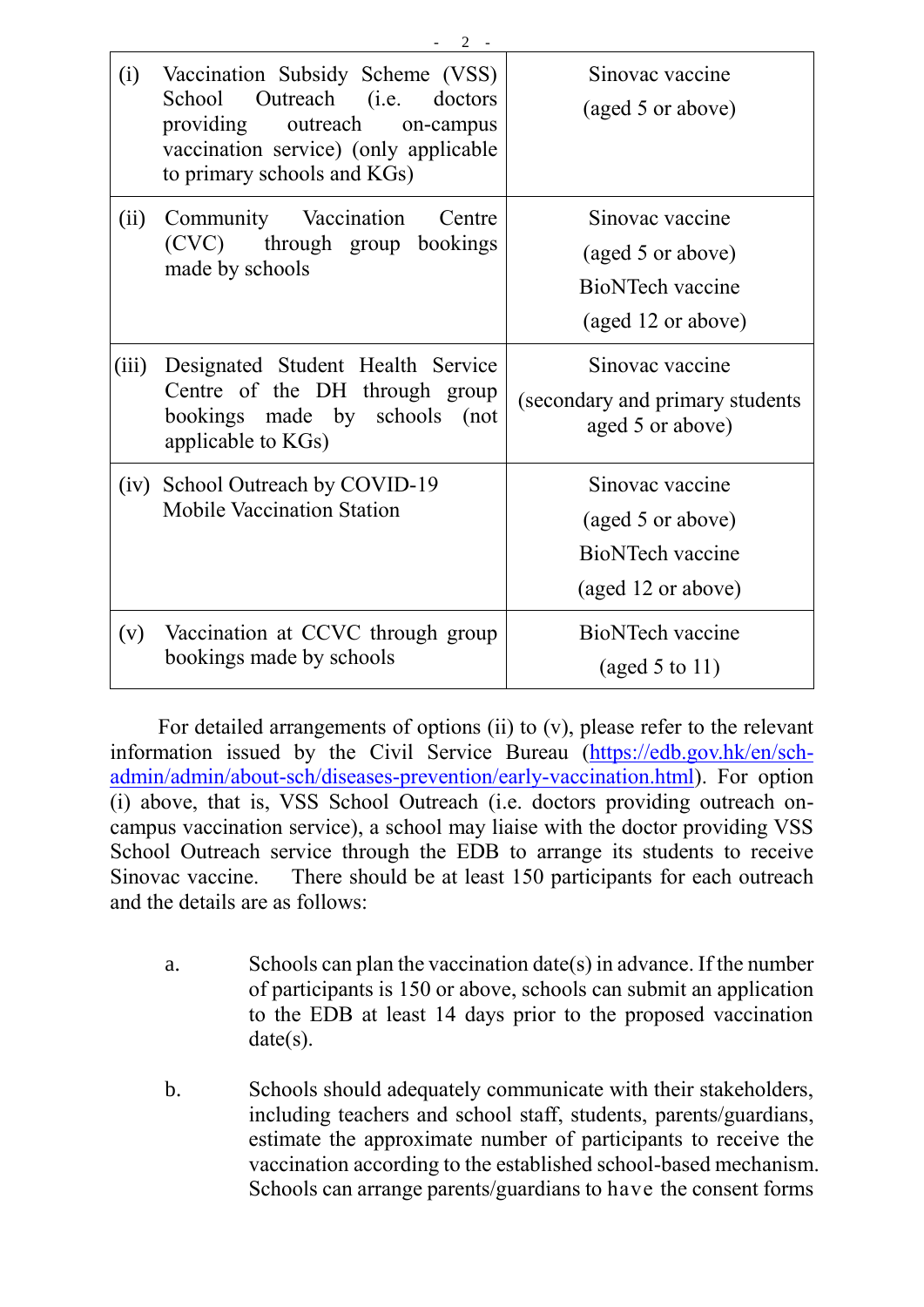properly signed in advance. [\(https://www.edb.gov.hk/attachment/en/sch-admin/admin/about](https://www.edb.gov.hk/attachment/en/sch-admin/admin/about-sch/diseases-prevention/edb_20220124_eng_consent.pdf)sch/diseases-prevention/edb 20220124 eng consent.pdf). Schools should keep the consent forms and submit them to the VSS doctors on the day of vaccination. For schools having less than 150 participants to receive Sinovac vaccine, we encourage them to consider option (ii) to (iii) above.

c. After receiving the consent forms and information of the participants, schools should complete **Annex 1** and submit them to the respective School Development Sections/ Joint Office for Kindergartens and Child Care Centres by email to facilitate our matching of doctors joining the outreach service for vaccination at schools.

 $3 -$ 

- d. In general, the EDB will inform the matching results of the assigned doctors within 4 working days after receiving the schools' application. Schools can approach the doctors concerned direct to discuss the detailed arrangements of the outreach vaccination.
- e. Schools should assist in setting up part of the vaccination venue and provide cleaning services. For venue setup and other preparatory work before vaccination, schools can make reference to the "COVID-19 Vaccination Programme – Vaccination Subsidy Scheme (VSS) School Outreach Guide for Primary Schools, Kindergartens, Kindergarten-cum-Child Care Centres and Child Care Centre" issued by the DH [\(https://www.edb.gov.hk/attachment/en/sch-admin/admin/about](https://www.edb.gov.hk/attachment/en/sch-admin/admin/about-sch/diseases-prevention/edb_20220124_eng_guide.pdf)sch/diseases-prevention/edb 20220124 eng guide.pdf).
- f. Upon completion of the school outreach, schools should complete **Annex 2** and return to the respective School Development Sections/ Joint Office for Kindergartens and Child Care Centres within 5 working days for tallying of information.

Parents and guardians may also reserve booking of COVID-19 vaccination for their children on their own [\(https://booking.covidvaccine.gov.hk/forms/index.jsp\)](https://booking.covidvaccine.gov.hk/forms/index.jsp). We welcome teachers and school staff, parents and guardians to get vaccinated together with students on the vaccination days. The vaccination arrangements for special schools will be announced separately.

## **Arrangements for Whole-Day Face-to-Face Classes**

As the age limit to receive vaccine has been lowered to children aged 5 to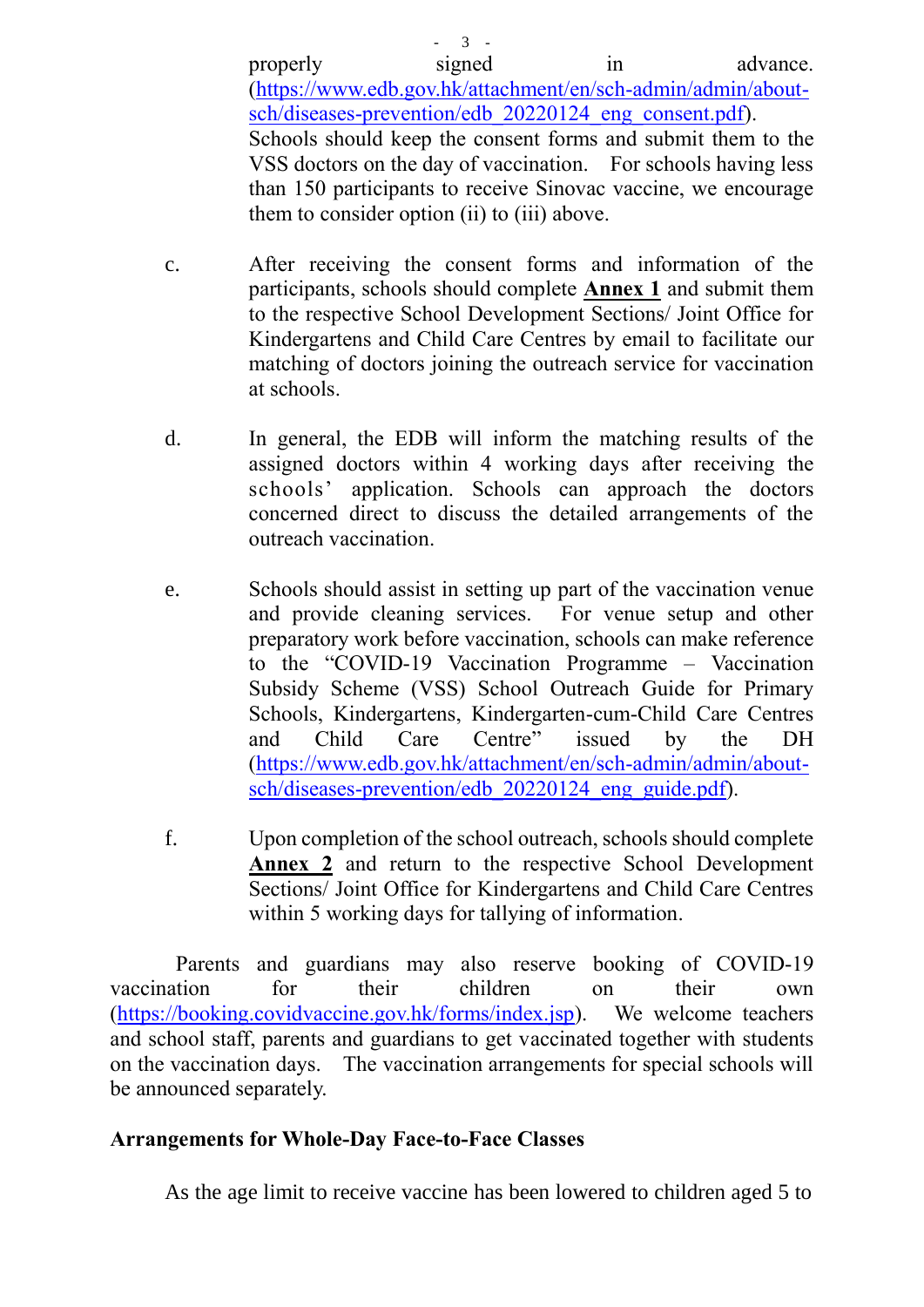11, making reference to the current arrangements for secondary schools, the EDB updates the arrangements for whole-day face-to-face classes and related activities for the 2021/22 school year for primary schools. The details are as follows:

If schools can achieve the following vaccination rate, the EDB will, taking into consideration the actual circumstances of the schools, allow the students of such schools to resume whole-day face-to-face classes:

- (i) if 70% or more of the teachers and school staff (including teaching and non-teaching staff) directly employed by the school have received two doses of COVID-19 vaccine for more than 14 days; and
- (ii) 70% or more of the students in the whole school have received one of the following vaccines for more than 14 days:

| Age of<br><b>Students</b> | <b>BioNTech</b><br>(Comirnaty) Vaccine | Sinovac Vaccine |
|---------------------------|----------------------------------------|-----------------|
| 5 to 17 years             | dose                                   | 2 doses         |

If schools cannot achieve the above requirements for whole school to resume whole-day face-to-face classes, but the number of such students in an individual class level can meet the above requirements, we can also allow the schools concerned to arrange whole-day face-to-face classes and other activities for students in that particular class level.

For a school having fulfilled the above requirements and would like to arrange the whole school or students of an individual class level for whole-day face-to-face classes, after obtaining the endorsement of the Incorporated Management Committee /School Management Committee, the school should duly complete the **Annex 3** and notify the respective school development section of the EDB of the class resumption arrangements at least 4 working days before the target commencement date. The EDB will, in general, issue the reply slip within 2 working days. The school should inform parents, students and related stakeholders of its plan as early as possible. The school should keep the vaccination record of teachers and school staff properly. In principle, special schools and schools offering non-local curriculum should make reference to the arrangements of ordinary school and the situation of schools and the needs of students will be taken into account in deciding the detailed arrangements; while the abovementioned whole-day class arrangements are not applicable to Private Schools offering Non-Formal Curriculum.

Vaccination is a vital step in the fight against the virus and the epidemic. We urge teachers and school staff, students and parents to get vaccinated as early as possible. The EDB will continue to closely monitor the epidemic development, update the schooling and related arrangements and inform